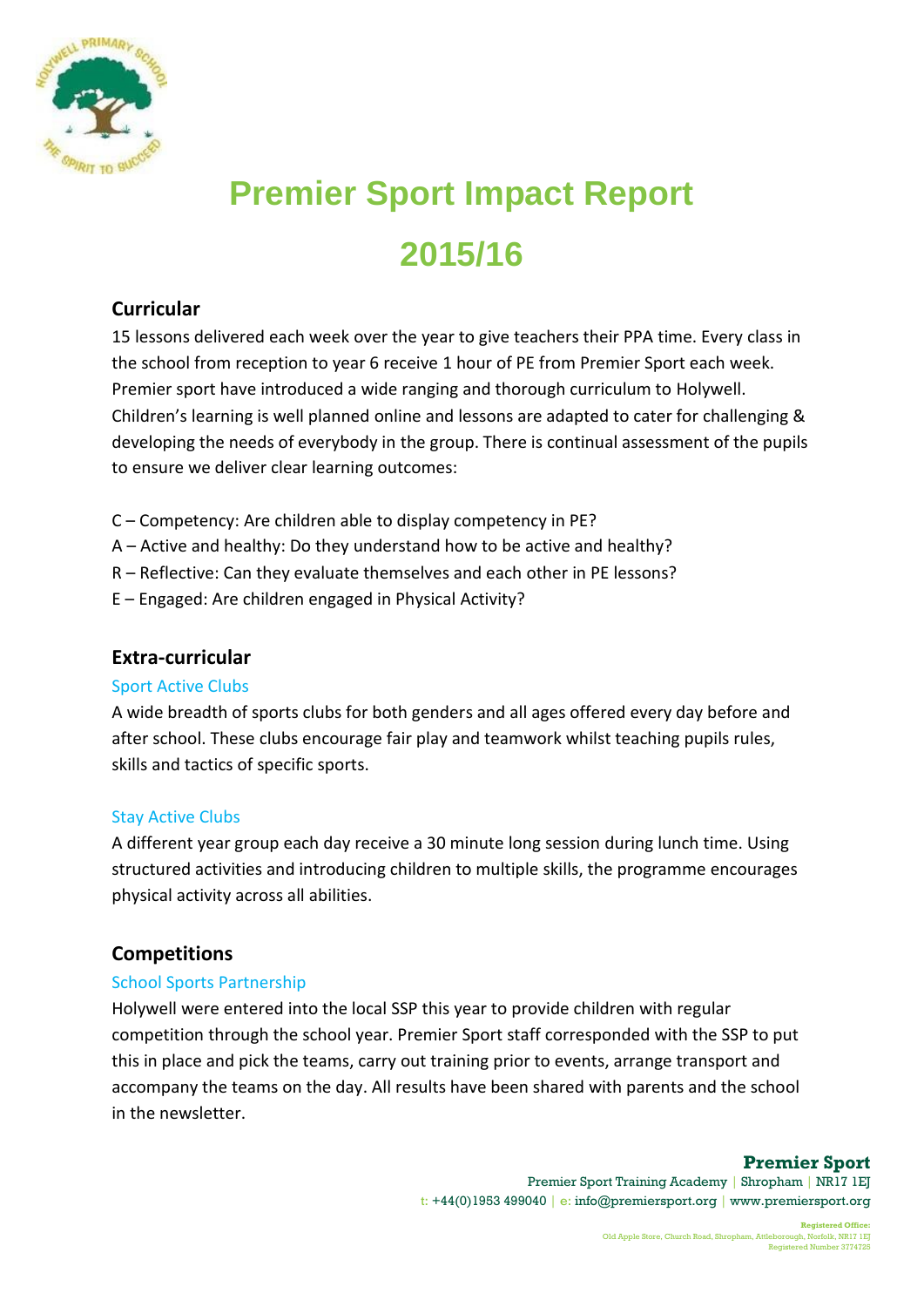# **Premier Sport Curriculum Overview**

|                   | Autumn 1                          | <b>Autumn 2</b>                   | Spring 1                                     | <b>Spring 2</b>                              | Summer<br>$\mathbf{1}$                           | Summer<br>$\overline{2}$                     |
|-------------------|-----------------------------------|-----------------------------------|----------------------------------------------|----------------------------------------------|--------------------------------------------------|----------------------------------------------|
| <b>Rec</b>        | Multi-Skills<br><b>Activities</b> | Multi-Skills<br><b>Activities</b> | Multi-<br><b>Skills</b><br><b>Activities</b> | Multi-<br><b>Skills</b><br><b>Activities</b> | Multi-<br><b>Skills</b><br><b>Activities</b>     | Multi-<br><b>Skills</b><br><b>Activities</b> |
| Year 1            | Multi-Skills<br><b>Activities</b> | Gymnastics/<br>Dance              | Invasion<br>Games                            | Net &<br>Wall<br>Games                       | <b>Striking</b><br>&<br>Fielding<br>Games        | Athletic<br><b>Activities</b>                |
| Year <sub>2</sub> | Multi-Skills<br><b>Activities</b> | Gymnastics/<br><b>Dance</b>       | Invasion<br>Games                            | Net &<br>Wall<br>Games                       | <b>Striking</b><br>&<br>Fielding<br>Games        | Athletic<br><b>Activities</b>                |
| Year <sub>3</sub> | Invasion<br>Games                 | Gymnastics/<br>Dance              | Invasion<br>Games                            | Net &<br>Wall<br>Games                       | <b>Striking</b><br>&<br>Fielding<br>Games        | Athletic<br><b>Activities</b>                |
| Year 4            | Invasion<br>Games                 | Gymnastics/<br>Dance              | Invasion<br>Games                            | Net &<br>Wall<br>Games                       | <b>Striking</b><br>&<br><b>Fielding</b><br>Games | Athletic<br><b>Activities</b>                |
| Year <sub>5</sub> | Invasion<br>Games                 | Gymnastics/<br>Dance              | Invasion<br>Games                            | Net &<br>Wall<br>Games                       | <b>Striking</b><br>&<br>Fielding<br>Games        | Athletic<br><b>Activities</b>                |
| Year <sub>6</sub> | Invasion<br>Games                 | Gymnastics/<br><b>Dance</b>       | Invasion<br>Games                            | Net &<br>Wall<br>Games                       | <b>Striking</b><br>&<br>Fielding<br>Games        | Athletic<br><b>Activities</b>                |

**Premier Sport** Premier Sport Training Academy | Shropham | NR17 1EJ t: +44(0)1953 499040 │ e: info@premiersport.org │ www.premiersport.org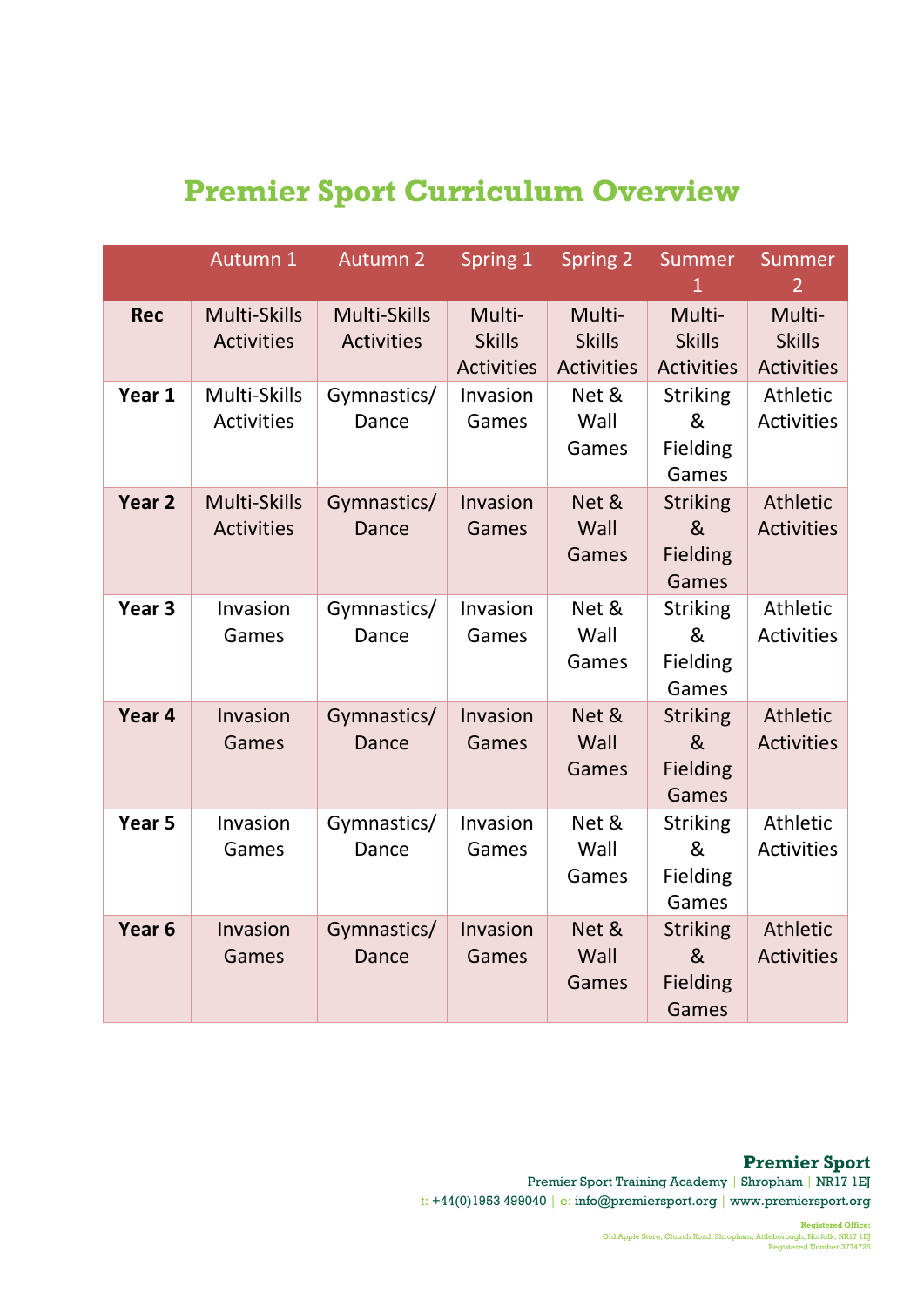# **Pupil Attainment**



#### **Premier Sport**

Premier Sport Training Academy | Shropham | NR17 1EJ t: +44(0)1953 499040 │ e: info@premiersport.org │ www.premiersport.org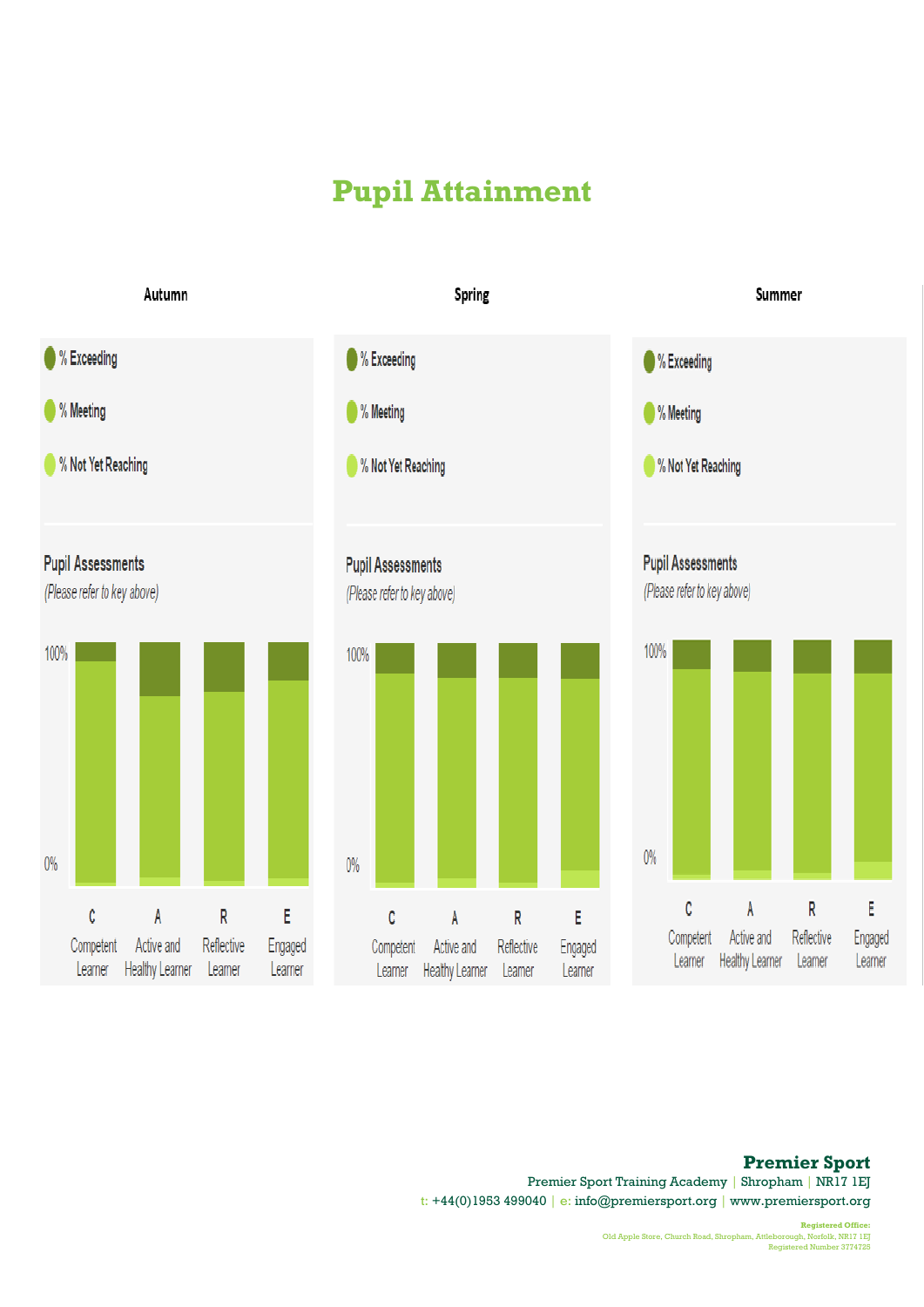# **High Quality PE Delivery**

**Premier Sport Staff are assessed regularly on their curricular delivery. They are assessed against 5 key areas:**

- 1.Pupils' Behaviour & Safety
- 2.Quality of Teaching
- 3.Pupil's Achievement
- 4. The use of assessment to support learning
- 5.The learning environment

### **Assessment Grading**

The RAG coding key is as follows:

| 75% - 100% | Enhanced delivery – showing a full range of competencies and now focusing on high quality delivery |
|------------|----------------------------------------------------------------------------------------------------|
| 50% – 74%  | Secure delivery – showing most competencies and now focusing on specific areas of improvement      |
| 0% – 49%   | Developing delivery – showing some competencies and now focusing on key areas of development       |

- Developing delivery showing some competencies and now focusing on key areas of development
- This school year 5 curricular assessments were carried out on Premier Sport staff.
- 4 were ranked as secure delivery
- **1 was ranked as enhanced delivery**
- The average assessment score was 65%
- All staff were given actions points to work towards specific areas with aim to achieve enhanced delivery regularly

\*Individual Staff Assessments Available on Request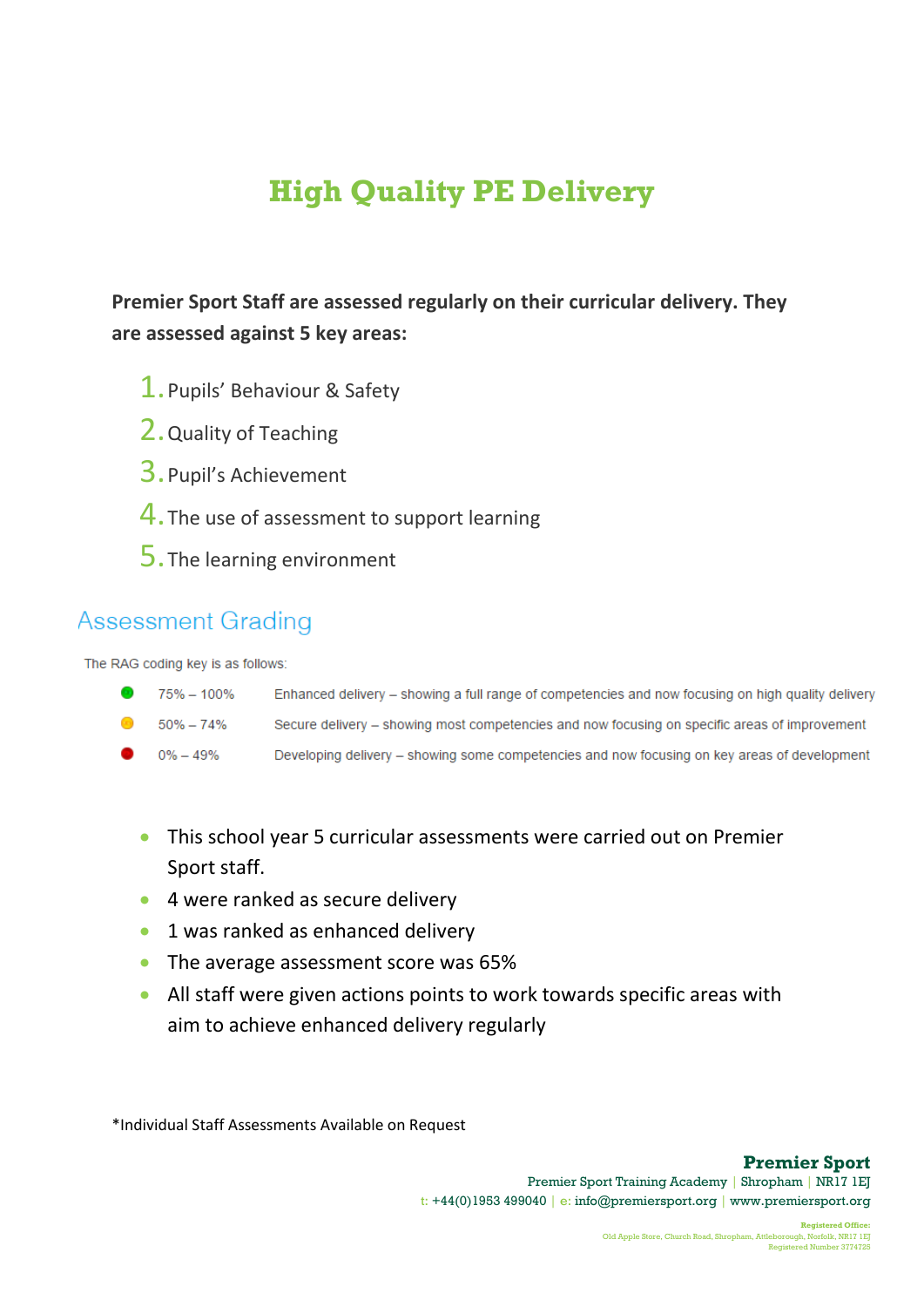## **PE Kits**

Since the start of term in September we have seen an increase in the number of children participating in PE as the number of children with no kit has decreased.

Children have been receiving letters home if they forget their kit, teachers have also been communicating with parents if this happens regularly. Also, we have posted reminders in the school newsletter to remind parents that their child need their PE to be left at school.

When children are unable to take part in PE, they are still engaged and able to learn. This has been done through:

- **•** Worksheets based around learning objective
- Supporting roles i.e referees, mini coaches, time keepers, equipment monitors
- Joining in with the plenary at the end of lessons to check for understanding
- Observing and feeding back to children and the activity professional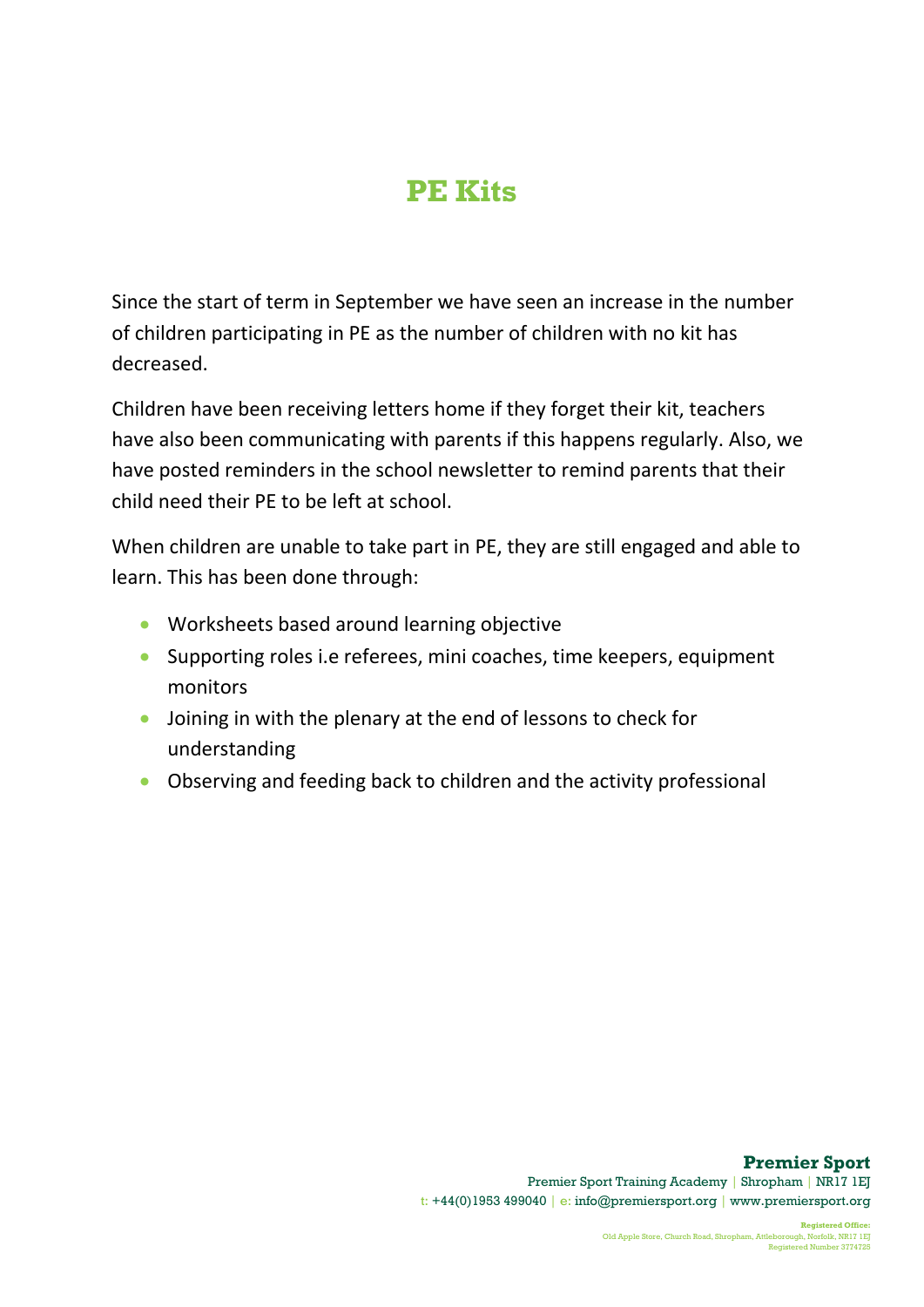## **Club Numbers**

| Autumn 2015 |                         |                           |                        |                 |                              |               |                          |  |
|-------------|-------------------------|---------------------------|------------------------|-----------------|------------------------------|---------------|--------------------------|--|
| Day         | <b>Sport</b>            | <b>Number</b><br>attended | <b>Max</b><br>capacity | Percentage full | <b>Waiting</b><br>List       | <b>Boys</b>   | <b>Girls</b>             |  |
| <b>Mon</b>  | Archery AM              | 33                        | 32                     | 103.13%         | $\qquad \qquad \blacksquare$ | 21            | 11                       |  |
|             | <b>Gymnastics PM</b>    | 36                        | 40                     | 90.00%          |                              | $\mathcal{P}$ | 34                       |  |
| <b>Tue</b>  | Dodgeball AM            | 37                        | 40                     | 92.50%          | -                            | 25            | 12                       |  |
|             | 3&4 Football PM         | 22                        | 20                     | 110.00%         |                              | 20            | $\overline{2}$           |  |
| Wed         | <b>KS1 Multi-Skills</b> | 17                        | 20                     | 85.00%          |                              | 10            | 7                        |  |
|             | Handball                | 13                        | 20                     | 65.00%          | $\overline{\phantom{0}}$     | 8             | 5                        |  |
| Thur        | KS2 Hockey              | 15                        | 20                     | 75.00%          |                              | 8             | 7                        |  |
|             | 5&6 Football PM         | 21                        | 20                     | 105.00%         | -                            | 19            | $\overline{\phantom{a}}$ |  |
| Fri         | Basketball/Netball      | 17                        | 20                     | 85.00%          |                              | 9             | 8                        |  |
|             | AM                      |                           |                        |                 |                              |               |                          |  |
|             | 1&2 Football PM         | 21                        | 20                     | 105.00%         | 4                            | 18            | 3                        |  |
|             | <b>Totals</b>           | 232                       | 252                    | 92.06%          | 4                            | 140           | 91                       |  |

| Spring 2016 (Charges came in for morning clubs) |                         |                           |                        |                    |                          |             |                |  |
|-------------------------------------------------|-------------------------|---------------------------|------------------------|--------------------|--------------------------|-------------|----------------|--|
| Day                                             | <b>Sport</b>            | <b>Number</b><br>attended | <b>Max</b><br>capacity | Percentage<br>full | <b>Waiting</b><br>List   | <b>Boys</b> | Girls          |  |
| Mon                                             | Archery AM              | 15                        | 16                     | 94%                |                          | 11          | 4              |  |
|                                                 | <b>Gymnastics PM</b>    | 23                        | 40                     | 58%                |                          | 21          | $\overline{2}$ |  |
| <b>Tue</b>                                      | Dodgeball AM            | 23                        | 40                     | 58%                |                          | 18          | 5              |  |
|                                                 | 3&4 Football PM         | 20                        | 20                     | 100%               |                          | 20          | 0              |  |
| Wed                                             | <b>KS1 Basketball</b>   | 10                        | 20                     | 50%                |                          | 9           | $\mathbf{1}$   |  |
|                                                 | Fencing                 | 14                        | 16                     | 88%                | $\overline{\phantom{a}}$ | 11          | 3              |  |
| <b>Thur</b>                                     | <b>Circuit Training</b> | 8                         | 20                     | 40%                |                          | 6           | $\overline{2}$ |  |
|                                                 | 5&6 Football PM         | 18                        | 20                     | 90%                |                          | 18          | $\mathbf 0$    |  |
| Fri                                             | KS2 Tag Rugby           | 5                         | 20                     | 25%                |                          | 3           | $\mathcal{L}$  |  |
|                                                 | 1&2 Football PM         | 19                        | 20                     | 95%                | $\overline{\phantom{0}}$ | 19          | $\mathbf 0$    |  |
|                                                 | Totals                  | 155                       | 232                    | 67%                |                          | 136         | 19             |  |

#### **Premier Sport**

Premier Sport Training Academy | Shropham | NR17 1EJ t: +44(0)1953 499040 │ e: info@premiersport.org │ www.premiersport.org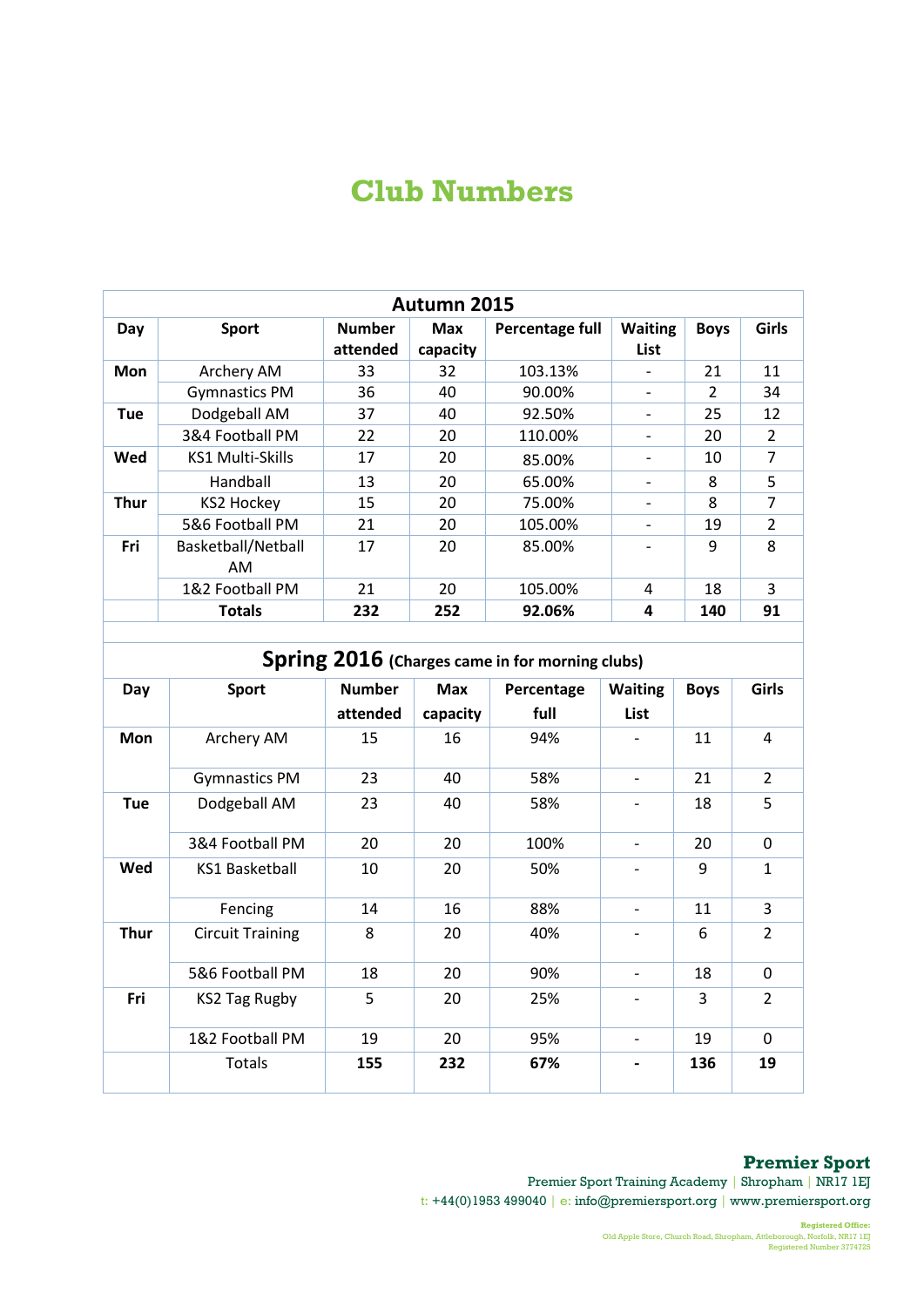| Summer 2016 |                      |                           |                 |                    |                              |             |               |  |
|-------------|----------------------|---------------------------|-----------------|--------------------|------------------------------|-------------|---------------|--|
| Day         | <b>Sport</b>         | <b>Number</b><br>attended | Max<br>capacity | Percentage<br>full | <b>Waiting</b><br>List       | <b>Boys</b> | Girls         |  |
| <b>Mon</b>  | Rounders AM          | 10                        | 20              | 50%                |                              | 6           | 4             |  |
|             | <b>Gymnastics PM</b> | 20                        | 20              | 100%               |                              | 4           | 16            |  |
| <b>Tue</b>  | Dodgeball AM         | 23                        | 25              | 92%                |                              | 15          | 8             |  |
|             | 3&4 Football PM      | 23                        | 25              | 92%                |                              | 23          | 0             |  |
| Wed         | Tri-golf AM          | 5                         | 16              | 31.25%             | $\qquad \qquad \blacksquare$ | 4           | $\mathbf{1}$  |  |
|             | <b>Tennis PM</b>     | 20                        | 16              | 125%               | $\qquad \qquad \blacksquare$ | 6           | 14            |  |
| <b>Thur</b> | Archery AM           | 20                        | 16              | 125%               |                              | 14          | 6             |  |
|             | 5&6 Football PM      | 12                        | 20              | 60%                | $\qquad \qquad \blacksquare$ | 12          | $\Omega$      |  |
| Fri         | Cricket AM           | 8                         | 20              | 40%                | $\qquad \qquad \blacksquare$ | 6           | $\mathcal{P}$ |  |
|             | 1&2 Football PM      | 22                        | 25              | 88%                | $\qquad \qquad \blacksquare$ | 22          | $\Omega$      |  |
|             | <b>Totals</b>        | 163                       | 188             | 80.33%             |                              | 112         | 51            |  |

# **STAY Active – Lunch Time Clubs**

- Each lunchtime a different year group from 1-6 gets 30 minutes of structured activity
- 15-20 children attend these session every day
- The structured, fun games have helped limit behaviour and safety issues at lunch times
- They are multi skills activities, therefore appealing to a wider reach of children
- We believe the relaxed sessions have improved pupil attitude towards PE and Physical Activity
- Activities delivered include: cricket, football, golf, running, skipping, catching games, tag games and dodgeball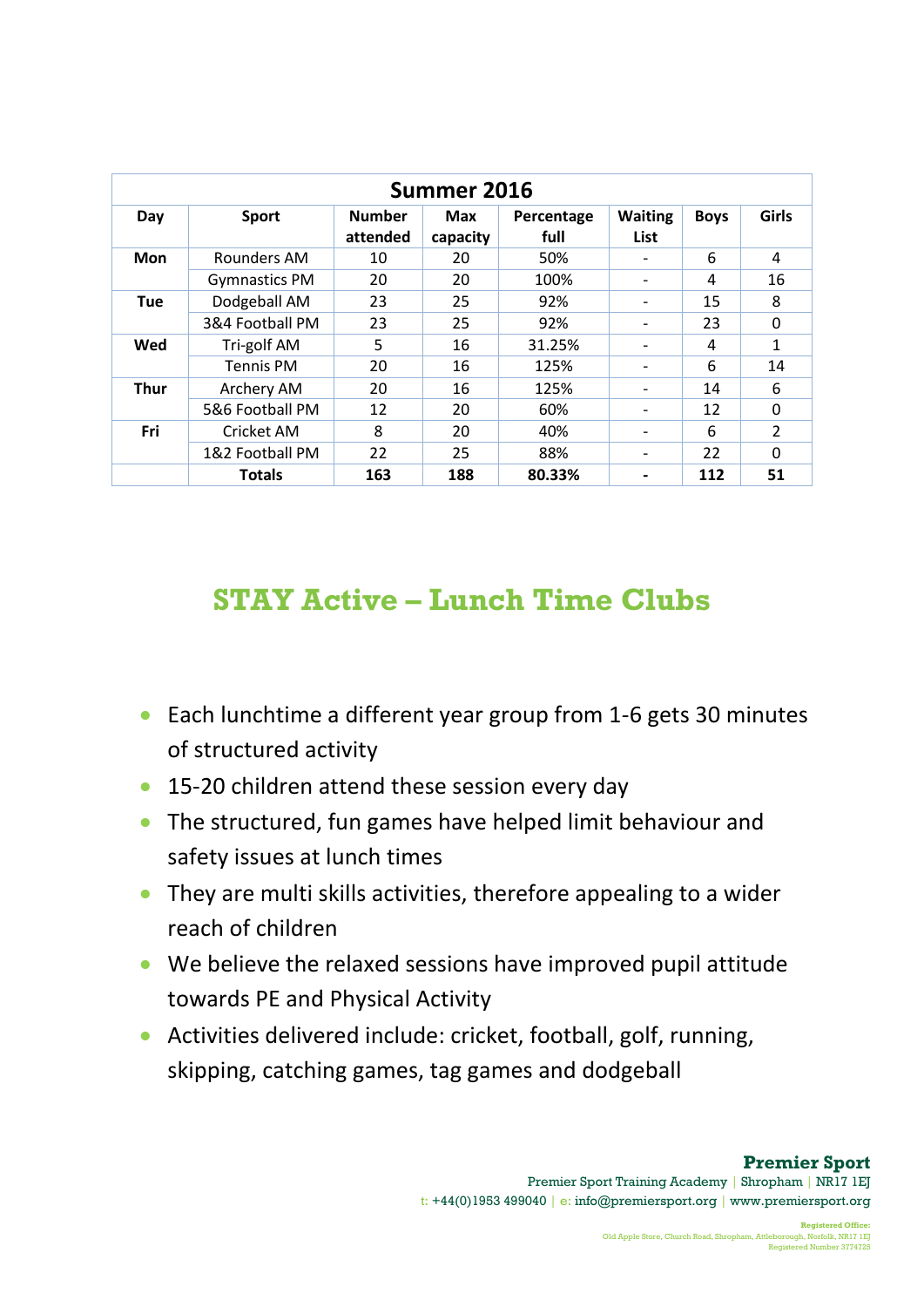# **Competitions**

Total number of competitions entered: 11/16 Total number of leagues entered: 3/3 Average finishing place for competitions: 4th Number of qualifications SSP Finals: 4 Number of qualifications to Herts County Finals: 0 Total number of pupils taking part in all competitions: 189 Number of different sports participated in: 11 Total number of competition specific coaching sessions organised: 21

\*Individual Competition Reports Available on Request